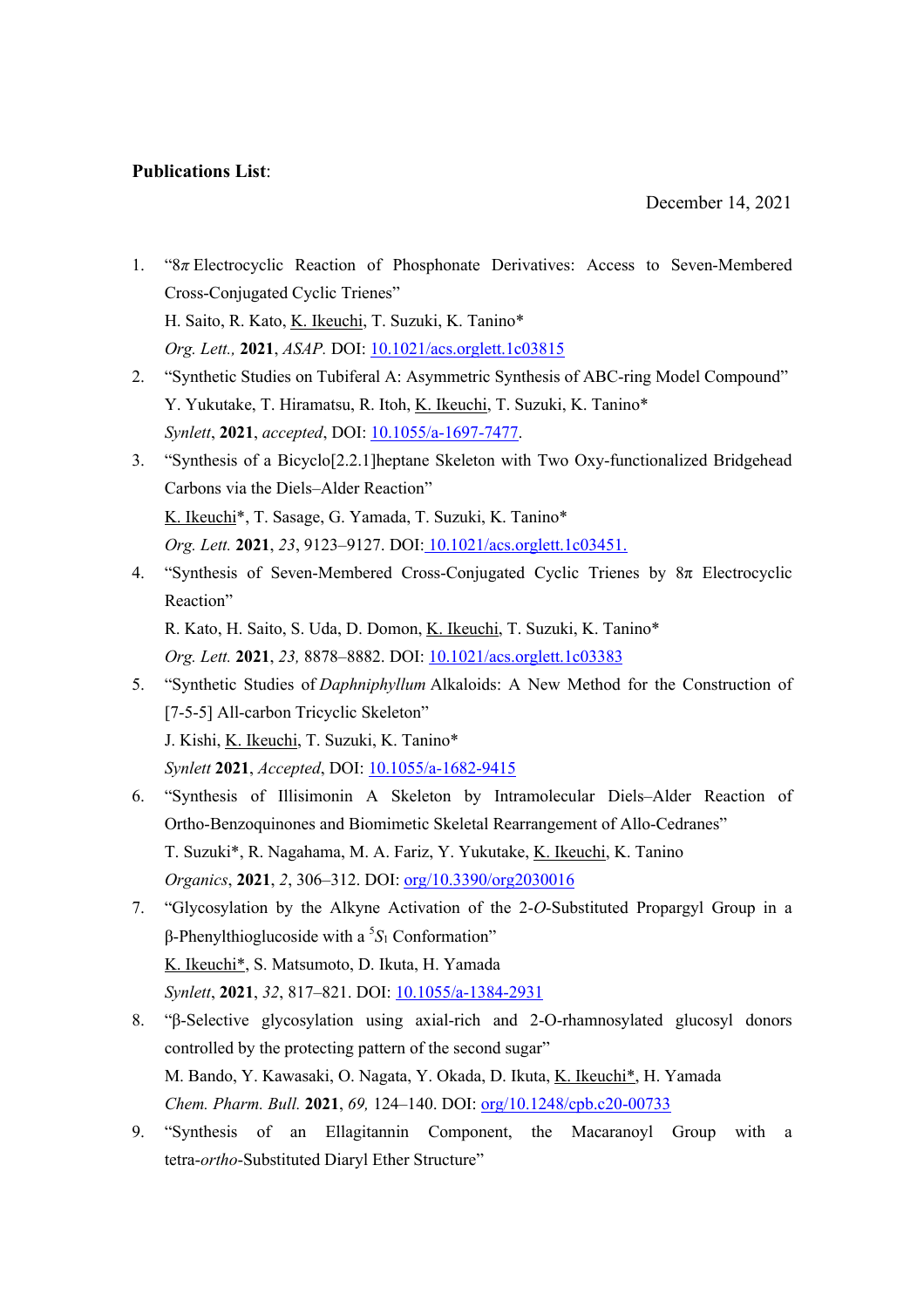H. Hashimoto, T. Ishimoto, H. Konishi, T. Hirokane, S. Wakamori, K. Ikeuchi\*, H. Yamada

*Org. Lett.* **2020**, *22,* 6729–6733. DOI: org/10.1021/acs.orglett.0c02066

- 10. "Total Synthesis of Mallotusinin" K. Yamashita, Y. Kume, S. Ashibe, C. A. D. Puspita, K. Tanigawa, N. Michihata, S. Wakamori, K. Ikeuchi\*, H. Yamada *Chem. Eur. J.* **2020**, *26,* 16408–16421. DOI: org/10.1002/chem.202002753
- 11. "*p*-Methylbenzyl 2,2,2-trichloroacetimidate: Simple Preparation and Application to Alcohol Protection"

K. Ikeuchi\*, K. Murasawa, T. Arai, H. Yamada

*Chem. Lett.* **2020***, 49,* 1034–1037. DOI: org/10.1246/cl.200303

- 12. "Total Synthesis of Casuarinin" S. Wakamori\*, S. Matsumoto, R. Kusuki, K. Ikeuchi, H. Yamada *Org. Lett.* **2020**, *22*, 3392–3396. DOI: org/10.1021/acs.orglett.0c00876
- 13. "Synthesis of Diaryl Ether Components of Ellagitannins Using Ortho-quinone with Consonant Mesomeric Effects" H. Konishi, T. Hirokane, H. Hashimoto, K. Ikeuchi, S. Matsumoto, S. Wakamori\*, H. Yamada\*

*Chem. Commun.,* **2020**, *56*, 3991–3994. DOI: 10.1039/D0CC00889C

- 14. "First Total Synthesis of Neostrictinin" K. Ikeuchi\*, T. Ueji, S. Matsumoto, S. Wakamori, H. Yamada\* *Eur. J. Org. Chem*. **2020**, 2077–2085. DOI: 10.1002/ejoc.202000053
- 15. "*p*-Methylbenzyl Group: Oxidative Removal and Orthogonal Alcohol Deprotection" K. Ikeuchi\*, K. Murasawa, K. Ohara, H. Yamada\* *Org. Lett.* **2019**, *21*, 6638–6642. DOI: 10.1021/acs.orglett.9b02144
- 16. "A Fairy Chemical, Imidazole-4-carboxamide, is Produced on a Novel Purine Metabolic Pathway in Rice"
	- H. Takemura, J.-H. Choi, N. Matsuzaki, Y. Taniguchi, J. Wu, H. Hirai, R. Motohashi, T.

Asakawa, K. Ikeuchi, M. Inai, T. Kan, H. Kawagishi\*

*Sci. Rep.* **2019**, 9:9899. DOI: 10.1038/s41598-019-46312-7

17. "A Simple Method for the Preparation of Stainless and Highly Pure Trichloroacetimidates" K. Ikeuchi\*, K. Murasawa, H. Yamada\* *Synlett* **2019**, 30, 1308–1312. DOI: 10.1055/s-0037-1611551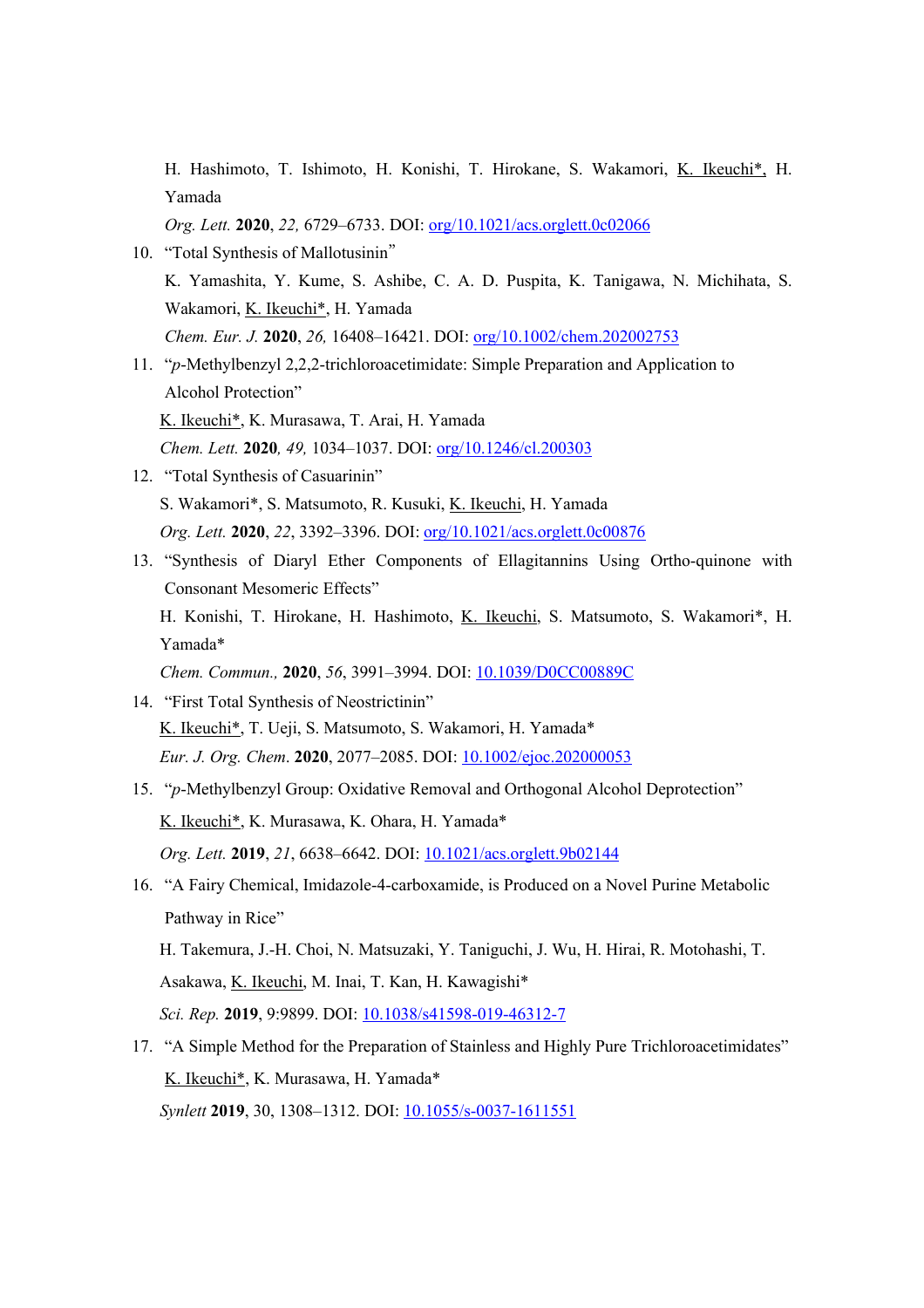- 18. "Conformationally supple glucose monomers enable synthesis of the smallest cyclodextrins" D. Ikuta, Y. Hirata, S. Wakamori, H. Shimada, Y. Tomabechi, Y. Kawasaki, K. Ikeuchi, T. Hagimori, S. Matsumoto, H. Yamada\* *Science*, **2019**, *364*, 674–677. DOI: 10.1126/science.aaw3053
- 19. "Development of Methods Aimed at Syntheses of All Ellagitannins" K. Ikeuchi, S. Wakamori, T. Hirokane, H. Yamada\* *J. Synth. Org. Chem.* **2018**, *76*, 904–913. DOI: org/10.5059/yukigoseikyokaishi.76.904
- 20. "Synthesis of double-<sup>13</sup>C-labeled imidazole derivatives" H. Ouchi, T. Asakawa, K. Ikeuchi, M. Inai, J.-H. Choi, H. Kawagishi, T. Kan\* *Tetrahedron Lett.* **2018**, *59*, 3516–3518. DOI: org/10.1016/j.tetlet.2018.07.048
- 21. "Structural Revisions in Natural Ellagitannins H. Yamada\*, S. Wakamori, T. Hirokane, K. Ikeuchi, S. Matsumoto *Molecular*, **2018**, *23*, 1901/1–1901/46. DOI: org/10.3390/molecules23081901
- 22. "a-Selective glycosylation of 3,6-*O*-*o*-xylylene bridged glucosyl fluoride" A. Motoyama, T. Arai, K. Ikeuchi, K. Aki, S. Wakamori, H. Yamada\* *Synthesis*, **2018**, *50*, 282–294. DOI: 10.1055/s-0036-1590927
- 23. "Non-enzymatic Oxidation of a Pentagalloylglucose Analog to Ellagitannins" S. Ashibe, K. Ikeuchi, Y. Kume, S. Wakamori, Y. Ueno, T. Iwashita, H. Yamada\* *Angew. Chem. Int. Ed.* **2017**, *56*, 15402–15406. DOI: org/10.1002/anie.201708703
- 24. "Total Synthesis of Lagerstannin C: Follow-up of the Khanbabaee's Synthesis" Y. Kaneko, S. Wakamori, K. Ikeuchi, K. Ohara, T. Tanaka, H. Yamada\* *Synthesis*, **2017**, *49*, 5003–5006. DOI: 10.1055/s-0036-1588477
- 25. "Fundamental methods in ellagitannin synthesis" H. Yamada\*, T. Hirokane, K. Ikeuchi, S. Wakamori *Nat. Prod. Commun.* **2017**, *12*, 1351–1358. DOI: 10.1177/1934578X1701200846
- 26. "Total Syntheses of Laevigatin A and E" T. Hirokane, K. Ikeuchi, H. Yamada\* *Eur. J. Org. Chem.* **2015**, 7352–7359. DOI: org/10.1002/ejoc.201501037
- 27. "Practical synthesis of natural plant-growth regulator 2-azahypoxanthine, its derivatives, and biotin-labeled probes"

K. Ikeuchi, R. Fujii, S. Sugiyama, T. Asakawa, M. Inai, Y. Hamashima, J.-H. Choi, T.